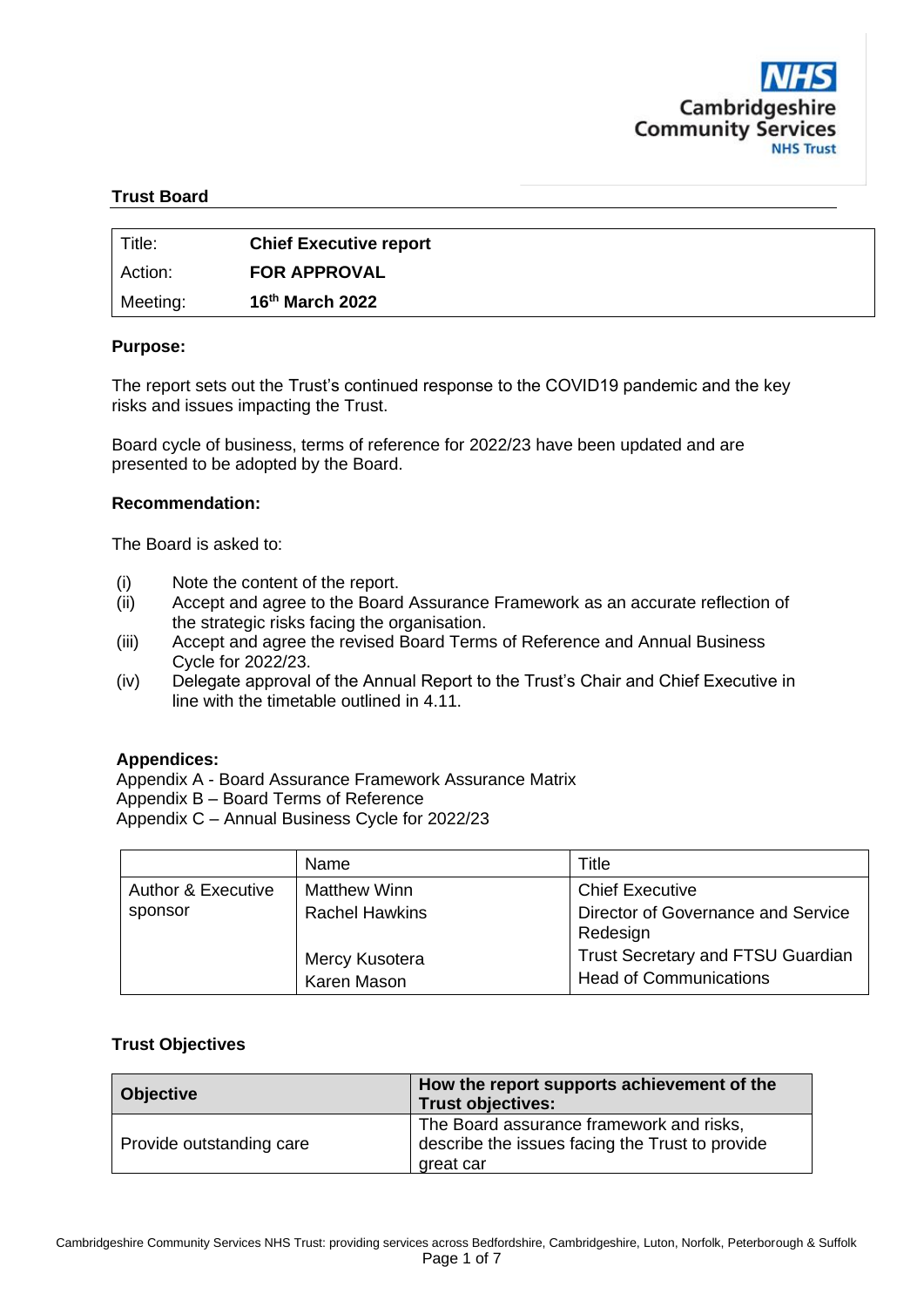| Collaborate with others       | Not covered in this report                                                                                     |
|-------------------------------|----------------------------------------------------------------------------------------------------------------|
| Be an excellent employer      | Support for staff during the pandemic is key to<br>ensure staff are protected and able to work<br>effectively. |
| Be a sustainable organisation | Not covered in this report                                                                                     |

# **Equality and Diversity implications:**

|     | Objective                                                                                 |                                                                                                                                                     |                                      | How the report supports achievement of<br>objectives: |                                                                                           |      |                                  |     |                       |  |  |
|-----|-------------------------------------------------------------------------------------------|-----------------------------------------------------------------------------------------------------------------------------------------------------|--------------------------------------|-------------------------------------------------------|-------------------------------------------------------------------------------------------|------|----------------------------------|-----|-----------------------|--|--|
|     |                                                                                           | To support the development of a<br>Trust wide Anti-Racism Strategy and<br>Organisational Development Plan.                                          |                                      | Not covered in this report                            |                                                                                           |      |                                  |     |                       |  |  |
|     |                                                                                           | To finalise the roll out of reverse<br>mentoring as part of all in house<br>development programmes.                                                 |                                      | Not covered in this report                            |                                                                                           |      |                                  |     |                       |  |  |
|     |                                                                                           | We will measure the impact of our<br>virtual clinical platforms, ensuring that<br>they are fully accessible to the<br>diverse communities we serve. |                                      |                                                       | Not covered in this report                                                                |      |                                  |     |                       |  |  |
|     | communities they serve.                                                                   | We will ensure that the recruitment of<br>our volunteers are from the diverse                                                                       |                                      |                                                       | Intrinsic in the development of the vaccination<br>programme as referenced in section 1.2 |      |                                  |     |                       |  |  |
| No  | Are any of the following protected characteristics impacted by items covered in the paper |                                                                                                                                                     |                                      |                                                       |                                                                                           |      |                                  |     |                       |  |  |
| Age | <b>Disability</b>                                                                         | Gender<br>Reassignment                                                                                                                              | Marriage<br>and Civil<br>Partnership |                                                       | Pregnancy<br>and<br>Maternity                                                             | Race | Religion<br>and<br><b>Belief</b> | Sex | Sexual<br>Orientation |  |  |
|     | ⊠                                                                                         | L                                                                                                                                                   |                                      |                                                       | $\mathcal{L}$                                                                             | П    | $\mathsf{L}$                     |     | $\mathbf{L}$          |  |  |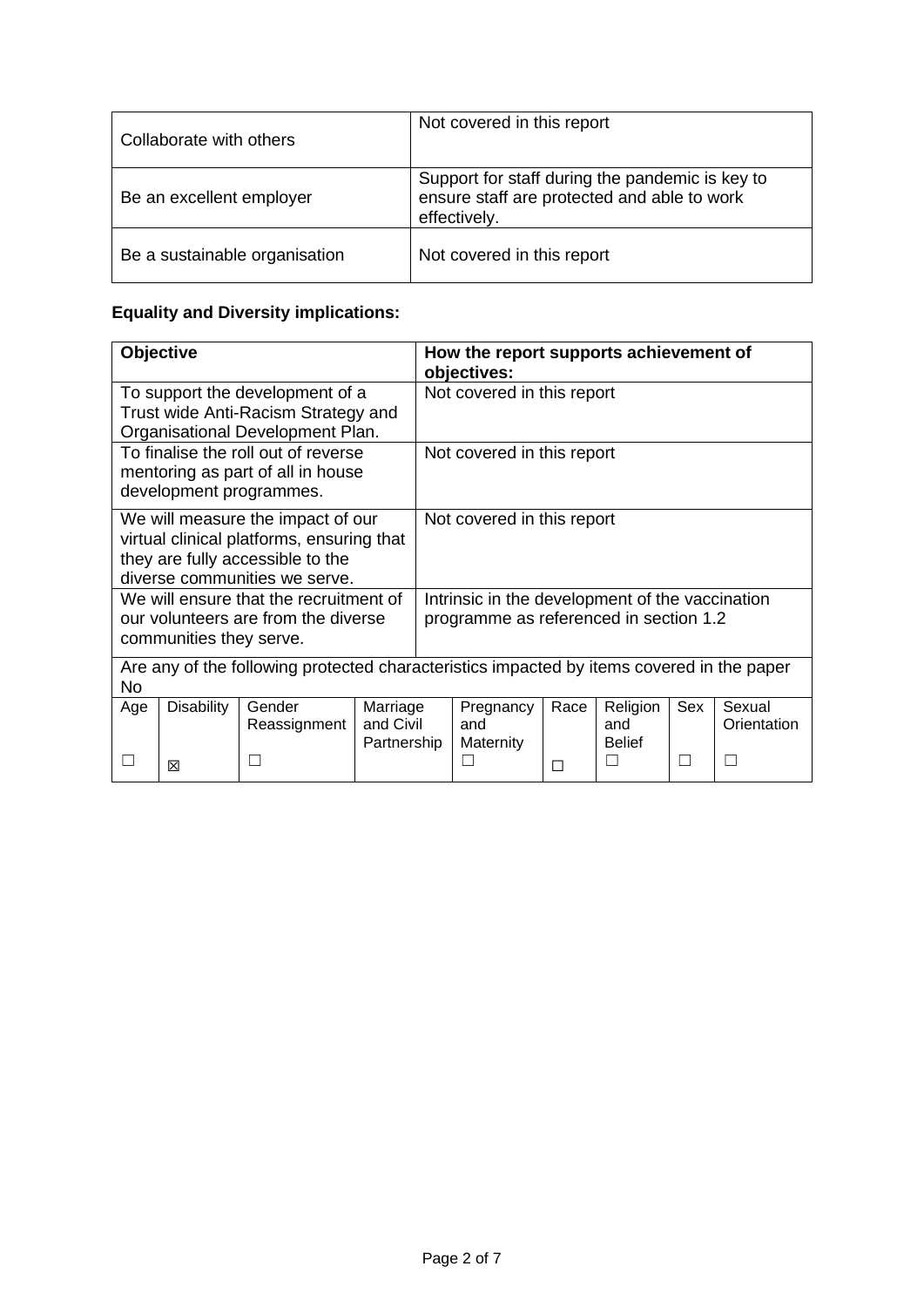## **RESPONSE TO COVID19 PANDEMIC**

- 1.1 The Trust continues to respond to the COVID-19 pandemic maintaining the incident centre arrangements, 7 days a week oversight of the incident and fulfilling our duties in reporting to NHS England.
- 1.2 The Trust has started vaccinating 5-11 old's who are clinically extremely vulnerable in its centres and continues to deliver  $1<sup>st</sup>$ ,  $2<sup>nd</sup>$ ,  $3<sup>rd</sup>$  and booster vaccinations for the population aged over 12. Planning also continues to offer vaccinations to all 5-11 years olds across all sites during the Easter holidays and for a further booster dose for the over 75s and those clinically vulnerable from the Spring. Further national decisions will be made on an additional seasonal booster alongside flu from September onwards.
- 1.3 Trust staff continue to undertake lateral flow tests and Personal Protective Equipment (PPE) continues to be available for all staff that need it and any support to partner organisations and families supporting children with complex needs, are given, as they are needed. There is also no change currently to the need for service users/visitors to wear face coverings.
- 1.4 The use of facemasks in our premises for staff and patients continue as it is important that we continue to protect our patients, staff and their families by providing a safe working and clinical environment that minimizes the possibility of spreading of the virus.

## **2 BOARD ASSURANCE FRAMEWORK**

- 2.1 The Trust's Board Assurance Framework (BAF) incorporates a live register of the principal risks faced by the Trust in meeting its strategic objectives. It provides the Trust with a clear and comprehensive method of:
	- $\cdot \cdot$  describing the main risks to achieving the organisation's strategic objectives,
	- ❖ describing the controls, assurance and oversight of these risks and
	- ❖ identifying any gaps in controls and assurance
- 2.2 At 1<sup>st</sup> March 2022 there were 8 strategic risks on the Board Assurance Framework, 2 of which scores 20 (3163 and 3164) and the remaining 6 score 12 or below. Since previous reporting in January 2022, the following change to the Trust Strategic risks was made:
	- Risk ID 3436 relating to mandating Covid 19 staff vaccination was closed on 1<sup>st</sup> March 2022 following changes to vaccination mandation legislation.
	- Risk scores for risks 3163 and 3164 remained at 20 due to ongoing workforce challenges.

Detailed information on strategic risks and operational risks scoring 15 and above is provided in Appendix 3 of the Integrated Governance Report (agenda item 5).

2.3 There are a total of 120 risks on the risk register, 28 of which score above 12. Of these 28 risks, seven score above 15, five of which are related to the COVID-19 pandemic, one is non-Covid related and remaining one is related to Large Scale Vaccination Programme.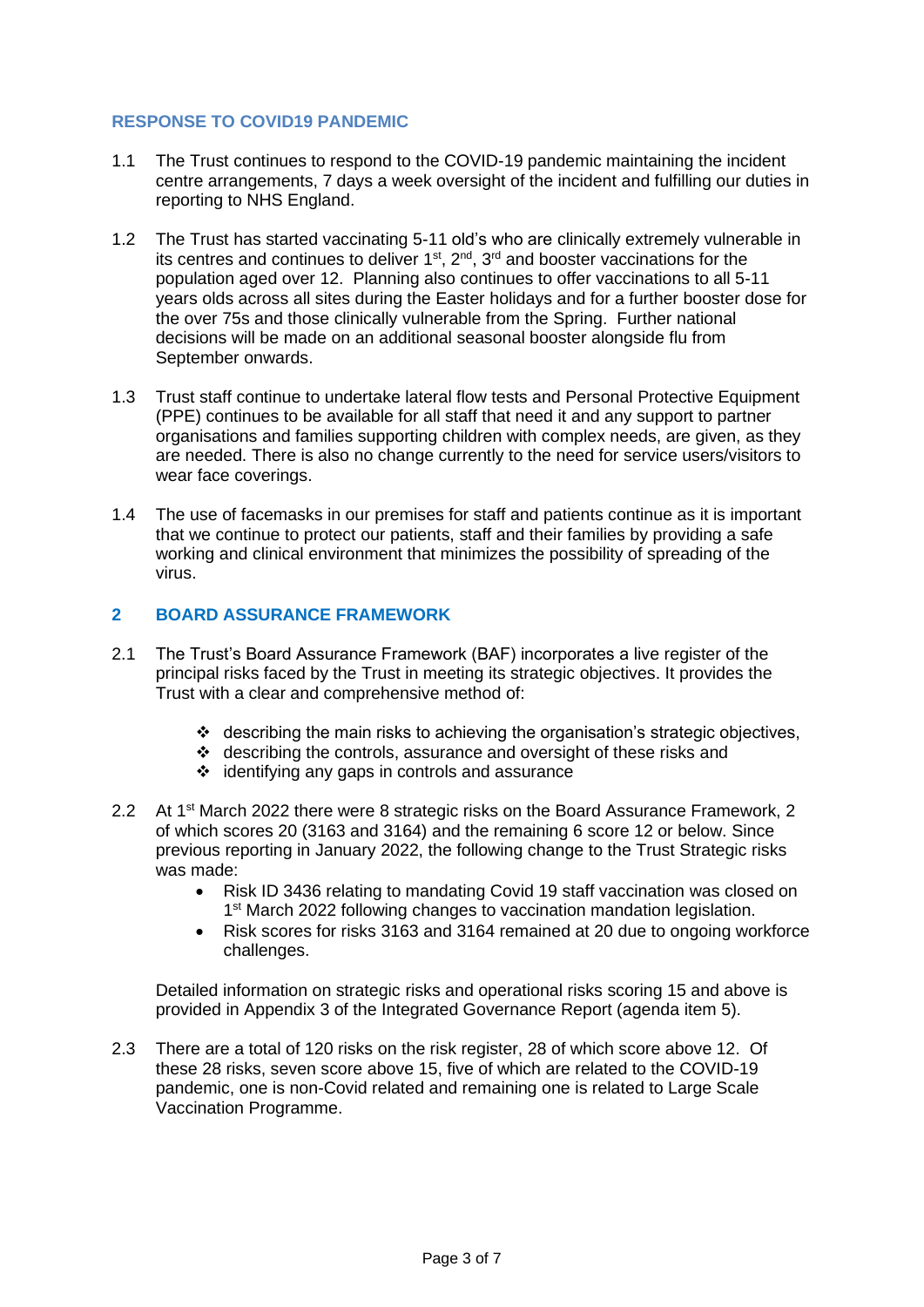



2.4 All operational risks scoring 12 and above are reviewed and discussed at subcommittees of the Trust Board and issues with the mitigation, controls and actions are escalated as appropriate to the Board. Sub-committees also undertake a bi-annual review of all risks assigned to the relevant sub-committee ensuring scrutiny of all risks on a regular basis.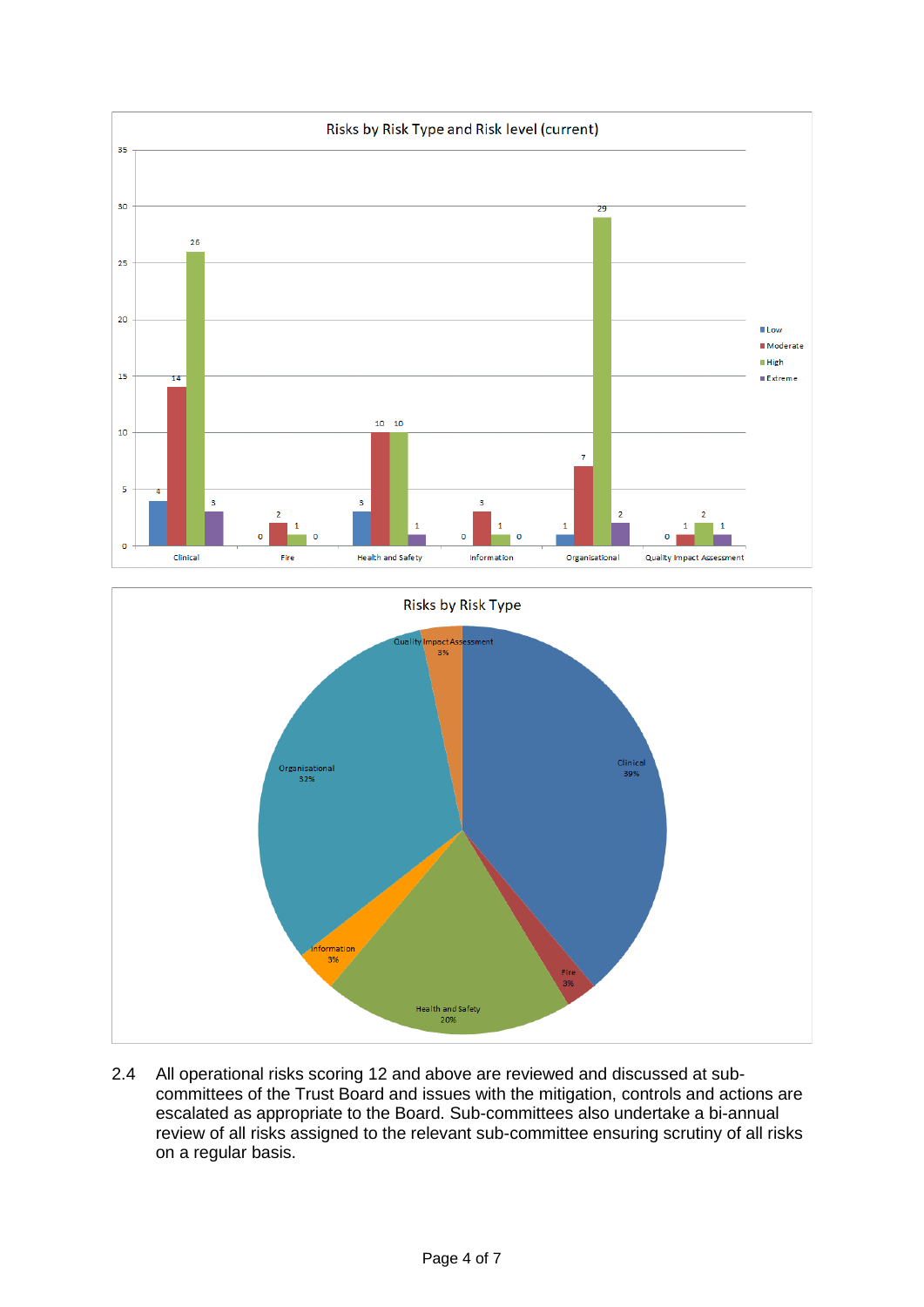- 2.5 All new risks are reviewed by senior leaders monthly at the Wider Executive Team together with high scoring and high impact risks. The monthly meetings also take a thematic review of all risks within a particular division. This has led to greater scrutiny of risks and greater consistency in articulation of risks throughout the Trust.
- 2.6 The assurance on how risks are identified, managed and impact mitigated is integral to the Trust Board's approach to performance through the Integrated Governance Report.
- 2.7 The risks relating to COVID-19 are reviewed weekly at the Incident Management Team meeting and at the Clinical Operational Boards that took place on 1<sup>st</sup>, 2<sup>nd</sup> and 3<sup>rd</sup> March 2022.

# **3 GOVERNANCE**

- 3.1 The Trust Board Assurance Terms of Reference (Appendix B) have been revised to ensure they remain fit for purpose. There were only minor revisions made.
- 3.2 The Annual Board Business Cycle for 2022/23 has been drafted to reflect board business for the coming financial year and is included at Appendix C.
- 3.3 As part of the annual approval process, the Board is asked to approve both the Board Terms of Reference and Annual Business Cycle for 2022/23.

# **4 COMMUNICATIONS UPDATE**

- 4.1 NHS Careers Week:
	- two case studies of staff in large scale vaccination centres taking up permanent roles within the NHS are being used in the national "We Are the NHS" recruitment campaign, to be broadcast on national and regional radio. One case study has also been published in Closer magazine.
	- Filming is underway to support a Trust-wide recruitment campaign for health visitors and school nurses, and new visually appealing templates using locality branding have been created to promote individual posts identified by the recruitment team across all divisions via social media)
- 4.2 Covid-19 vaccination programme: An animation to help 5-11 year olds understand what is involved in the vaccination process was created and a link shared in communication with parents of at risk children in this age group, selfie frames and certificates for vaccinated children have been created. Operational teams have made significant efforts to make sites more child-friendly including access to 'Julian the Jabbing Lion's' costume who will be making guest appearances at vaccine centres in due course
- 4.3 Our videographer, Terry Whyman, worked with colleagues from the Trust, CUH, CPFT and NWAFT to film modules for the Cambridgeshire and Peterborough Long Covid Programme. NHS East of England is exploring whether this could be used as the basis for a national programme.
- 4.4 Filming has taken place in our Luton children's services with CBBC 'Operation Ouch' as part of a fly on the wall episode following a local Luton patient.
- 4.5 A range of social media assets have been created to support: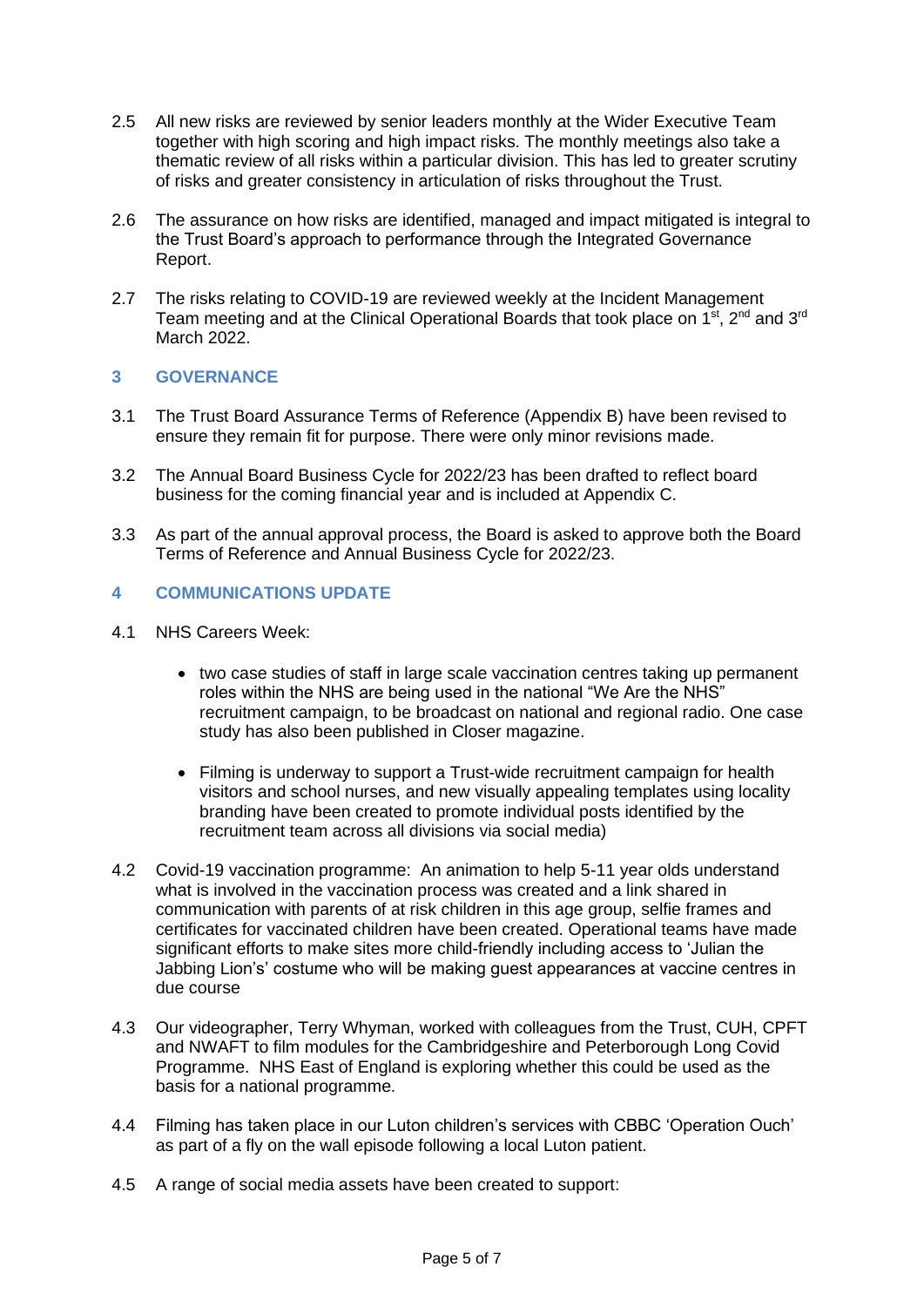- Norfolk free online webinars for local families in Norfolk including 'building your child's emotional resilience', 'keep your baby warm', 'getting ready for the potty' and 'pelvic health', as well as promotion of online child health drop-ins and selfhelp activities to boost children's confidence and emotional health
- Cambridgeshire and Peterborough signposting to learning resources produced by our Children's Community Specialist Nursing Service; services available for children with hearing issues on World Hearing Day; ChatHealth; and signposting to resources for our physiotherapy, occupational therapy and speech and language therapy services
- Bedfordshire and Luton children's services a campaign to promote and launch the 3 month baby reviews; promotion of a sensory processing video and online training for families; an animation to promote the childhood 'flu campaign; promotion of virtual pop-ins for parents to chat with health visitors; promotion of Bump, Birth & Baby video series; animation to promote the MMR vaccine; promotion of our children's community health hub providing direct telephone access to health visitor or school nurses and the daily advice line for parents of children with additional needs
- 4.6 Positive feedback from service users has been shared across all social media channels.
- 4.7 Our Trust-wide project to improve our digital offer continues with 'digital readiness' self-assessments taking place with senior management teams to support ongoing engagement work with both staff and service users in the coming months.
- 4.8 Susan Cassels, Clinical Co-ordinator, Bedfordshire Acquired Brain Injury Service won the February Shine a Light Award for the work she has done to meet the increasing demands of the inpatient rehabilitation pathway and expediting hospital discharges.
- 4.9 Digital resources across all services continued to be promoted via all social media channels to ensure service users knew how to access our services (either by phone, video or face to face) and signposting to a wide range of digital support and information.
- 4.10 National promotional materials were disseminated via social media channels including for the following campaigns: Help Us Help You Clear on Cancer, NHS Better Health app, Ovarian Cancer Awareness Month and more.
	- **Production stage by a stage of the Production stage of the Date** Initial draft to Board for comments Friday 1 April Comments back from Board members | Friday 15 April Final version to Chair/CEO for comments/delegated approval Thursday 21 April Submit to Auditors **Friday 29 April** Extraordinary Audit Committee Thursday 16 June or Tuesday 21 June
- 4.11 Production of Annual Report 2021/22:

For approval: the Board is asked to delegate approval of the Annual Report to the Trust's Chair and Chief Executive in line with the timetable outlined above.